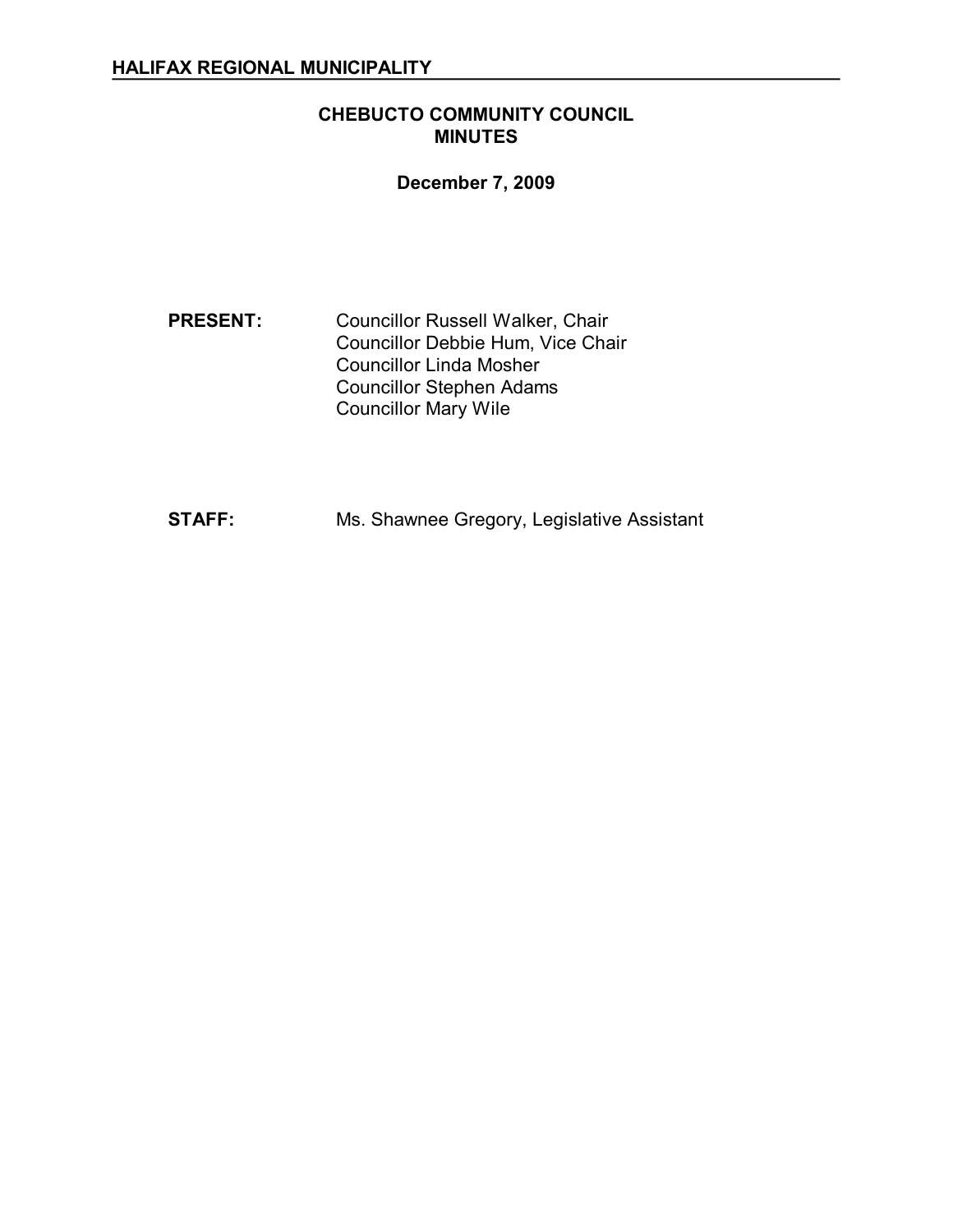# TABLE OF CONTENTS

2

| 1.               |                                                                                                                                     |
|------------------|-------------------------------------------------------------------------------------------------------------------------------------|
| 2.               | ELECTION OF CHAIR AND VICE CHAIR  4                                                                                                 |
| 3.               |                                                                                                                                     |
| $\overline{4}$ . | APPROVAL OF THE ORDER OF BUSINESS AND APPROVAL OF<br>ADDITIONS AND DELETIONS And the contract of the ADDITIONS AND DELETIONS        |
| 5.               | 5.1                                                                                                                                 |
| 6                |                                                                                                                                     |
| 7 <sub>1</sub>   |                                                                                                                                     |
| 8.               |                                                                                                                                     |
| 9.               | 9.1<br>9.2                                                                                                                          |
| 10.              | CORRESPONDENCE, PETITIONS AND PRESENTATIONS  5<br>10.1<br>10.2<br>10.3                                                              |
| 11.              | 11.1<br>11.1.1 Case 01332: Amendments to the Regional Subdivision By-law<br>and the MPSs and LUBs for Timberlea/Lakeside/Beechville |
|                  | 11.1.2 Case 01321: Non Substantive DA Amendment - 137 Solutions                                                                     |
|                  | 11.2<br>11.2.1 Community Emergency Plan for Chebucto Community<br>Council Districts - Councillor Mosher  6                          |
| 12.              |                                                                                                                                     |
| 13.              |                                                                                                                                     |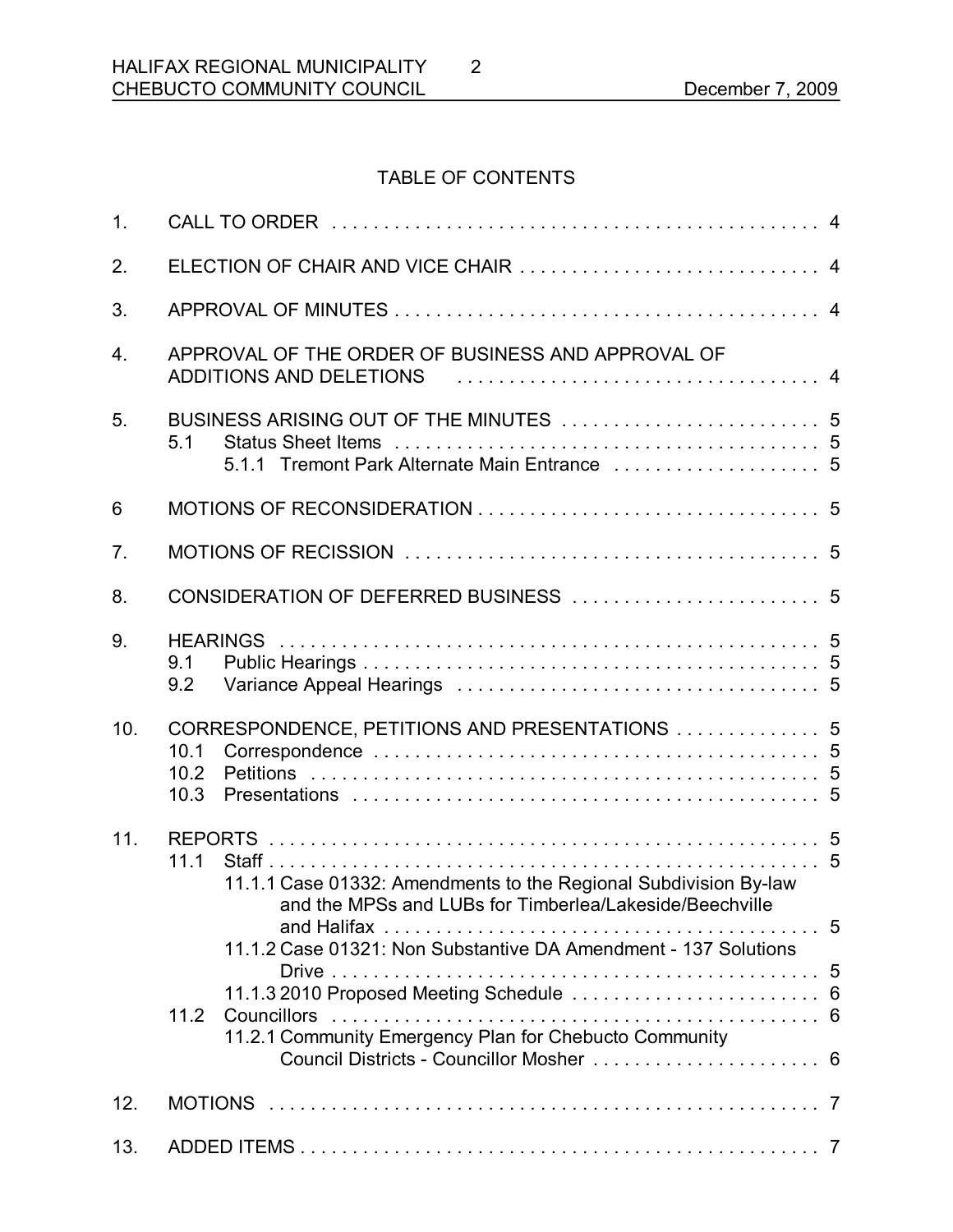# HALIFAX REGIONAL MUNICIPALITY CHEBUCTO COMMUNITY COUNCIL December 7, 2009

3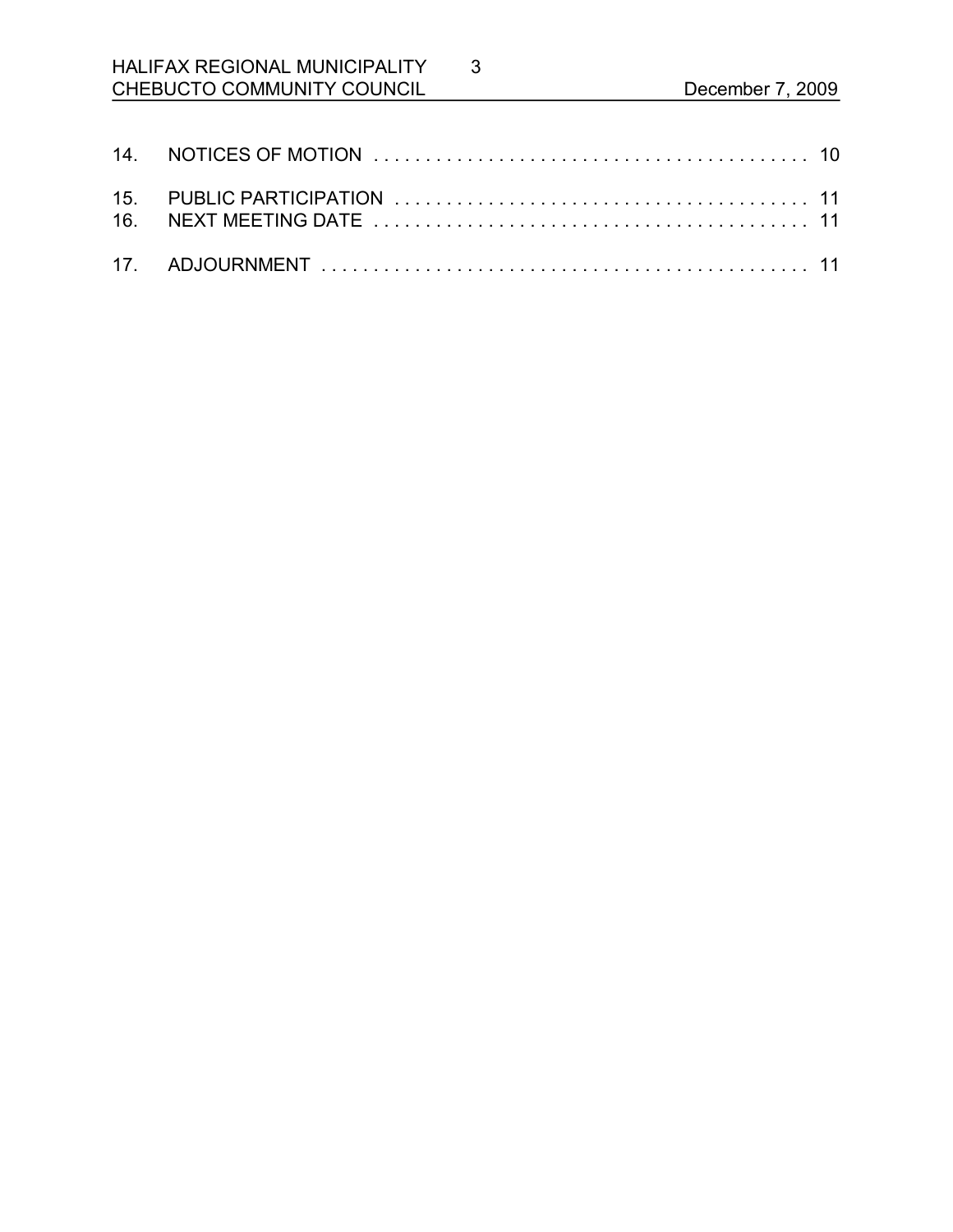# **1. CALL TO ORDER**

The Chair called the meeting to order at 7:00 p.m.

# **2. ELECTION OF CHAIR AND VICE CHAIR**

The Legislative Assistant called for nominations for Chair.

# **MOVED BY Councillor Mosher, seconded by Councillor Hum, that Councillor Walker be nominated as Chair of Chebucto Community Council for 2010. MOTION PUT AND PASSED.**

There were no further nominations and Councillor Walker was declared Chair for 2010.

Councillor Walker assumed the Chair.

The Chair called for nominations for Vice Chair.

# **MOVED BY Councillor Wile, seconded by Councillor Adams, that Councillor Hum be nominated as Vice Chair of Chebucto Community Council for 2010. MOTION PUT AND PASSED.**

There were no further nominations and Councillor Hum was declared Vice Chair for 2010.

# **3. APPROVAL OF MINUTES November 2, 2009**

**MOVED BY Councillor Wile, seconded by Councillor Hum, that the minutes of November 2, 2009 be approved as presented. MOTION PUT AND PASSED.** 

# **4. APPROVAL OF THE ORDER OF BUSINESS AND APPROVAL OF ADDITIONS AND DELETIONS**

#### Additions:

- 13.1 Case 01343: Bedford South Non-Substantive Amendments, Neighbourhood B
- 13.2 Case 01130 MPS/LUB Amendments and DA Mayor Avenue, Halifax & Readoption of Mainland South GFLUM
- 13.3 J. L. Ilsley High School Campus Opportunity Councillor Mosher
- 13.4 MGA Halifax Regional Municipality Power to Establish Community Council -Councillor Mosher
- 13.5 Birch Cove Lands/Blue Mountain Servicing Study Staff Presentation Councillor Hum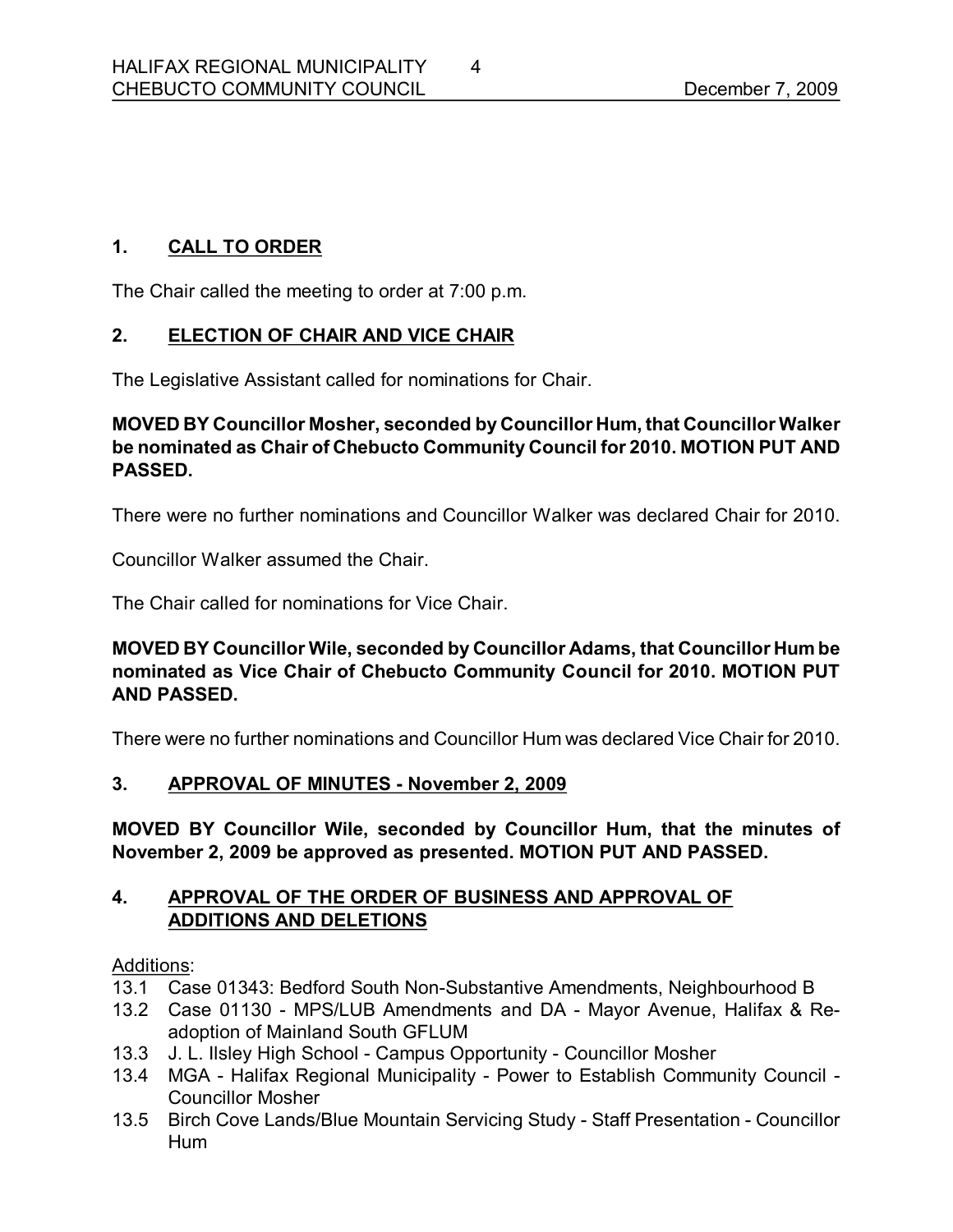13.6 Case 01304: Stage 1 Development Agreement - Clayton Park West Phase 5 -Halifax Water Lands

**MOVED BY Councillor Wile, seconded by Councillor Adams, that the agenda be approved as amended. MOTION PUT AND PASSED.** 

# **5. BUSINESS ARISING OUT OF THE MINUTES**

#### **5.1 Status Sheet Items**

#### **5.1.1 Tremont Park Alternate Main Entrance**

Councillor Hum indicated that she would like this item to remain on the Status Sheet.

#### **6 MOTIONS OF RECONSIDERATION NONE**

**7. MOTIONS OF RECISSION NONE**

#### **8. CONSIDERATION OF DEFERRED BUSINESS NONE**

- **9. HEARINGS**
- **9.1 Public Hearings None**
- **9.2 Variance Appeal Hearings None**
- **10. CORRESPONDENCE, PETITIONS AND PRESENTATIONS**
- **10.1 Correspondence None**
- **10.2 Petitions None**
- **10.3 Presentations None**
- **11. REPORTS**
- **11.1 Staff**

#### **11.1.1 Case 01332: Amendments to the Regional Subdivision Bylaw and the MPSs and LUBs for Timberlea/Lakeside/Beechville and Halifax**

C A report dated November 5, 2009 was before Community Council.

**MOVED BY Councillor Wile, seconded by Councillor Adams, that Chebucto Community Council recommend that Halifax Regional Council give First Reading to**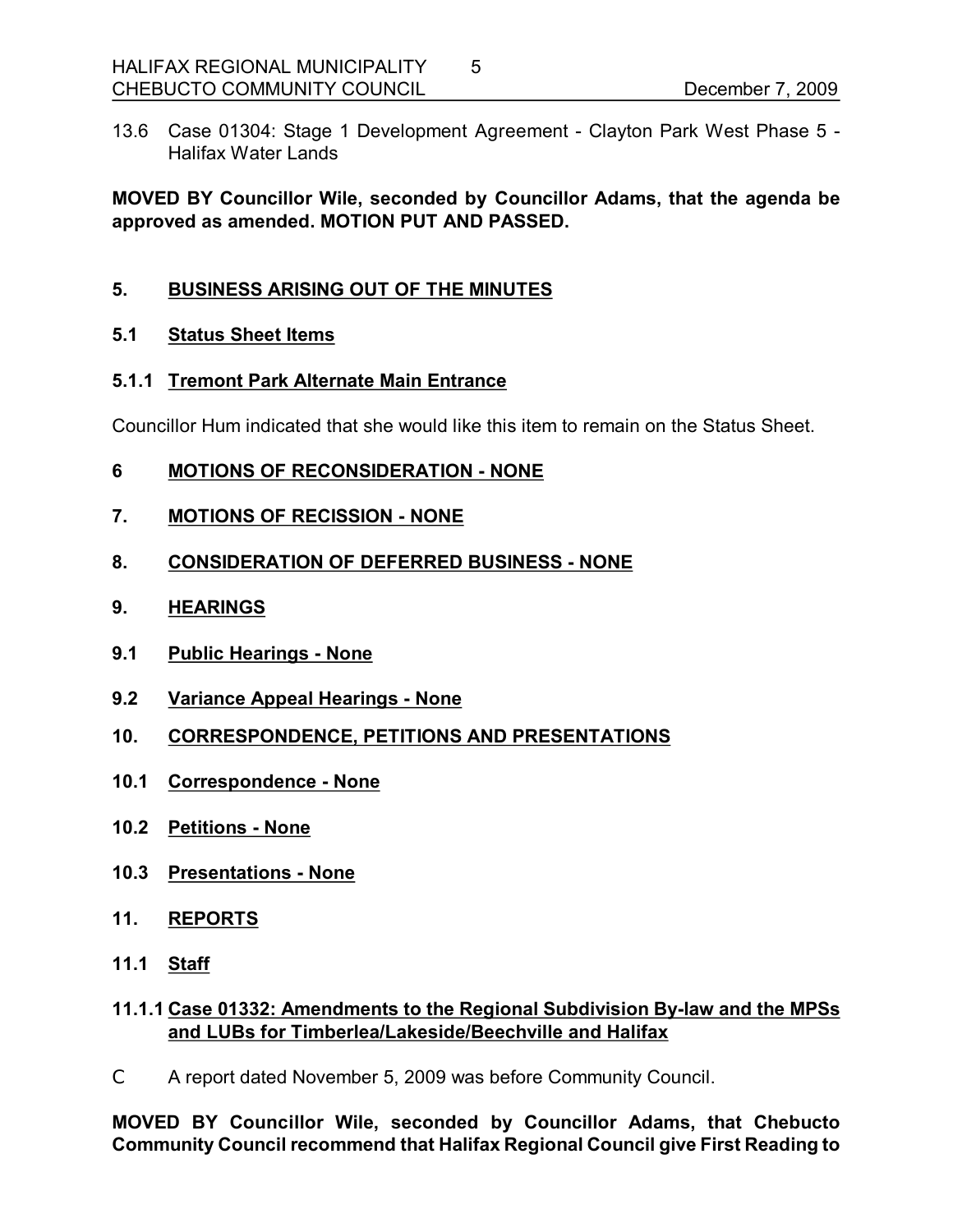**the amendments to the Regional Subdivision Bylaw, the Halifax Municipal Planning Strategy, and the Halifax Mainland Land Use Bylaw as provided in Attachments A, B and C of the report dated November 5, 2009 and schedule a Public Hearing. MOTION PUT AND PASSED.** 

#### **11.1.2 Case 01321: Non Substantive DA Amendment 137 Solutions Drive**

C A report dated October 26, 2009 was before Community Council.

Ms. Mackenzie Stonehocker, Planner, provided the presentation on Case 01321: Non Substantive DA Amendment - 137 Solutions Drive. She advised that the amendment involved an increase in the amount of dwelling units in the Development Agreement without an increase in density. She indicated that it would be a change from 58 to 86 units which would create an apartment building with almost all two bedroom units.

# **MOVED BY CouncillorWile, secondedbyCouncillor Hum, that Chebucto Community Council:**

- **1. Approve, by resolution, the second amending Stage II agreement for Clayton Park West Phase 4J, presented as Attachment A of the report dated October 26, 2009, to allow for an increase in the number of units with no increase in** density at 137 Solutions Drive (Lot SD-02; PID 41119843), Halifax;
- **2. Require the Agreement be signed and returned within 120 days, or any extension thereof granted by Council on request of the applicant, from the date of final approval by Council and any other bodies as necessary, whichever is later, including any applicable appeal periods; otherwise this approval shall be void and any obligations arising hereunder shall be at and end.**

#### **MOTION PUT AND PASSED.**

#### **11.1.3 2010 Proposed Meeting Schedule**

**MOVED BY Councillor Hum, seconded by Councillor Mosher, that Chebucto Community Council accept the 2010 proposed meeting schedule with the amendment that the August 2010 meeting be scheduled pending agenda items. MOTION PUT AND PASSED.** 

#### **11.2 Councillors**

# **11.2.1 Community Emergency Plan for Chebucto Community Council Districts Councillor Mosher**

C A Musquodoboit Valley Joint Emergency Management handout was submitted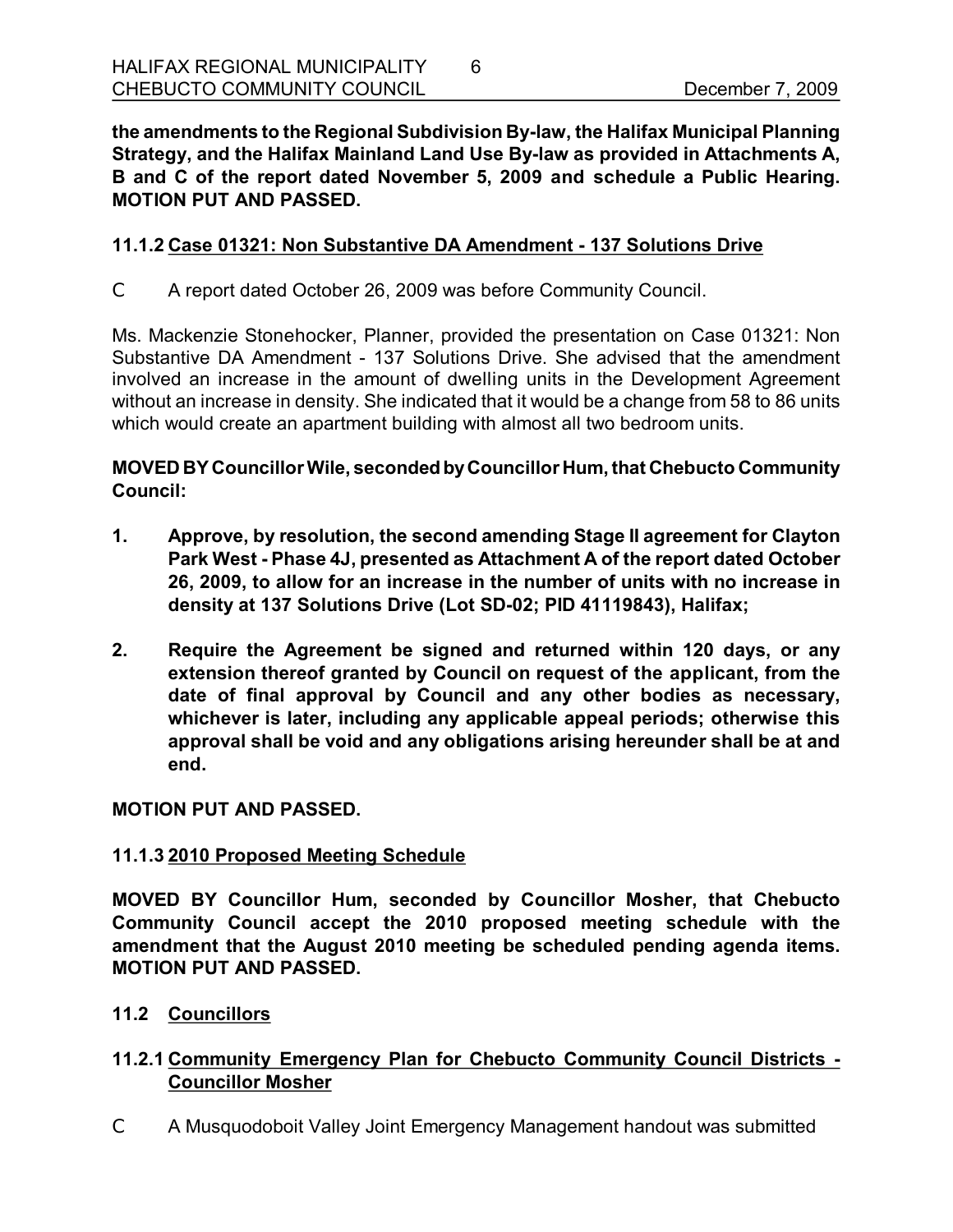**MOVED BY Councillor Mosher, seconded by Councillor Adams, that Chebucto Community Council request a staff report regarding the feasibility of developing a Community Emergency Plan for each Chebucto Community Council District. This would include, maps, evacuationplans (resident procedures and road networks and procedures), local facilities such as schools, community centres and their capacity. The plan should also document resources and contact numbers for local volunteer organizations, social service groups, professional services in the community (eg. pharmacies), animal shelters, restaurants, hotels and possible shelters whatever resources might be called upon during an emergency. This is not meant to replace the Emergency Measures Organization (EMO) but to supplement EMO operations and provide local resources to assist.**

7

Councillor Mosher advised that this matter had arisen as a result of the fire in Ferguson's Cove on April 30, 2009. She indicated, for the record, that the lack of a community emergency plan had not effected the first responders' ability to do their job, however, she believed there should be local knowledge encapsulated in a central area in each District. She noted that she had found an example of a community emergency plan in HRM in the Musquodoboit Valley as per her handout and requested a staff report regarding the feasability of having such a plan in the Chebucto Community Council Districts. In closing, Councillor Mosher stated that first responders as well as community response did an excellent job during the emergency situation in Ferguson's Cove, however, she still believed that a plan was required.

Mr. Roy Hollett, Deputy Chief Director, Fire and Emergency, advised that the request would create a duplication of effort. He stated that Joint Emergency Management (JEM) plans were first set up in rural areas such as the Musquodoboit Valley since there was a time delay in such places in the sense of the processes that could be set up. He noted that, within the city, the area was more condensed and more resources were readily available.

Mr. Terry Bourgeois, Acting Emergency Measures Organization (EMO) Coordinator, indicated that a number of things in Councillor Mosher's proposal were valid, however, many of those items were already taken care of under EMO planning as EMO already had established plans with the Red Cross and Community Services. He advised that EMO did have sector profiles with regards to all of HRM and that information was contained in a number of binders that staff travelled with; noting that they had begun updating these binders in June of 2009 and the process was ongoing. Mr. Bourgeois also stated that there was currently a two to four year project taking place to identify community buildings that could be used as evacuation and comfort centres and noted that electrical assessments for generators were also being carried out at potential sites. He advised that once these assessments were complete there would be assigned evacuation and comfort centre buildings across HRM. He indicated that Mr. Barry Manual, EMO Coordinator, had already hosted several EMO sessions for Councillors, however, he was open to hosting more on an ongoing basis.

Councillor Mosher advised that she was not requesting a plan as formal as JEM and she was requesting crisis management assistance rather than duplication.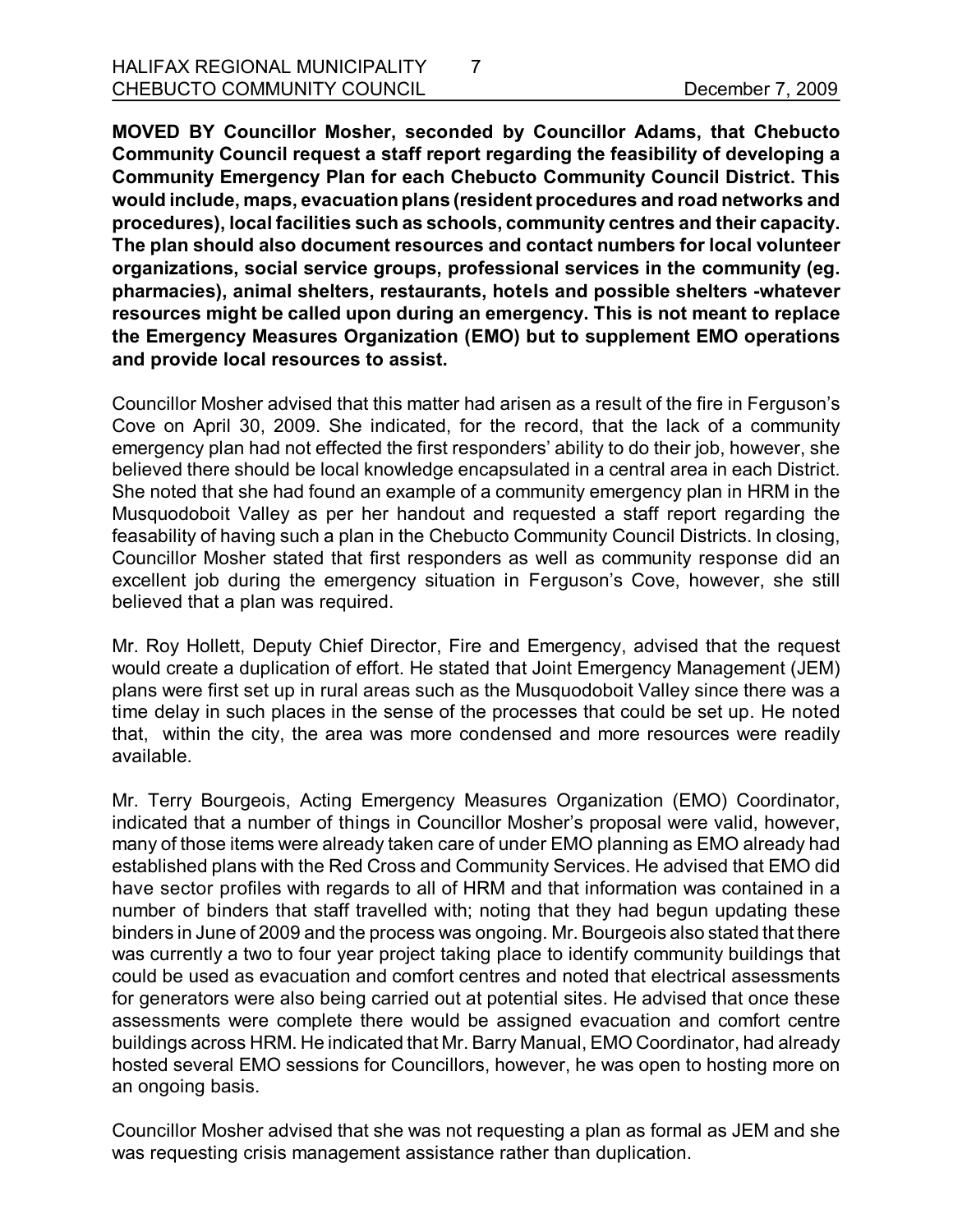#### **MOTION PUT AND PASSED UNANIMOUSLY.**

- **12. MOTIONS NONE**
- **13. ADDED ITEMS**

# **13.1 Case 01343: Bedford South Non-Substantive Amendments, Neighbourhood B**

C A report dated October 15, 2009 was before Community Council.

Mr. Andrew Bone, Planner, provided the presentation on Case 01343: Bedford South Non-Substantive Amendments, Neighbourhood B. He noted that this was a non substantive amendment which did not require a public hearing and which would allow for construction to begin, however, not allow buildings to be occupied until construction of the new interchange to Highway 102 was complete. He stated that the amendment would pose little risk to HRM.

**MOVED BY Councillor Hum, seconded byCouncillorWile, that Chebucto Community Council:**

- **1. Approve, by resolution, the proposed amending agreement as set out in Attachment A of the report dated October 15, 2009, to permit the issuance of Development and Building oermits for the remaining multiple unit dwellings within Clayton Developments' lands in Neighbourhood B prior to the interchange at Highway 102 and Larry Uteck Boulevard being connected to Larry Uteck Boulevard and open to vehicular traffic; and**
- **2. Require the Agreement be signed within 120 days, or any extension thereof granted by Council on request of the applicant, from the date of final approval by Council and any other bodies as necessary, including any applicable appeal periods whichever is later; otherwise this approval shall be void and any obligations arising hereunder shall be at and end.**

#### **MOTION PUT AND PASSED.**

- **13.2 Case 01130 MPS/LUB Amendments and DA Mayor Avenue, Halifax & Re adoption of Mainland South GFLUM**
- C A report dated November 13, 2009 was before Community Council.

**MOVED BY Councillor Adams, seconded by Councillor Hum, that Chebucto Community Council:**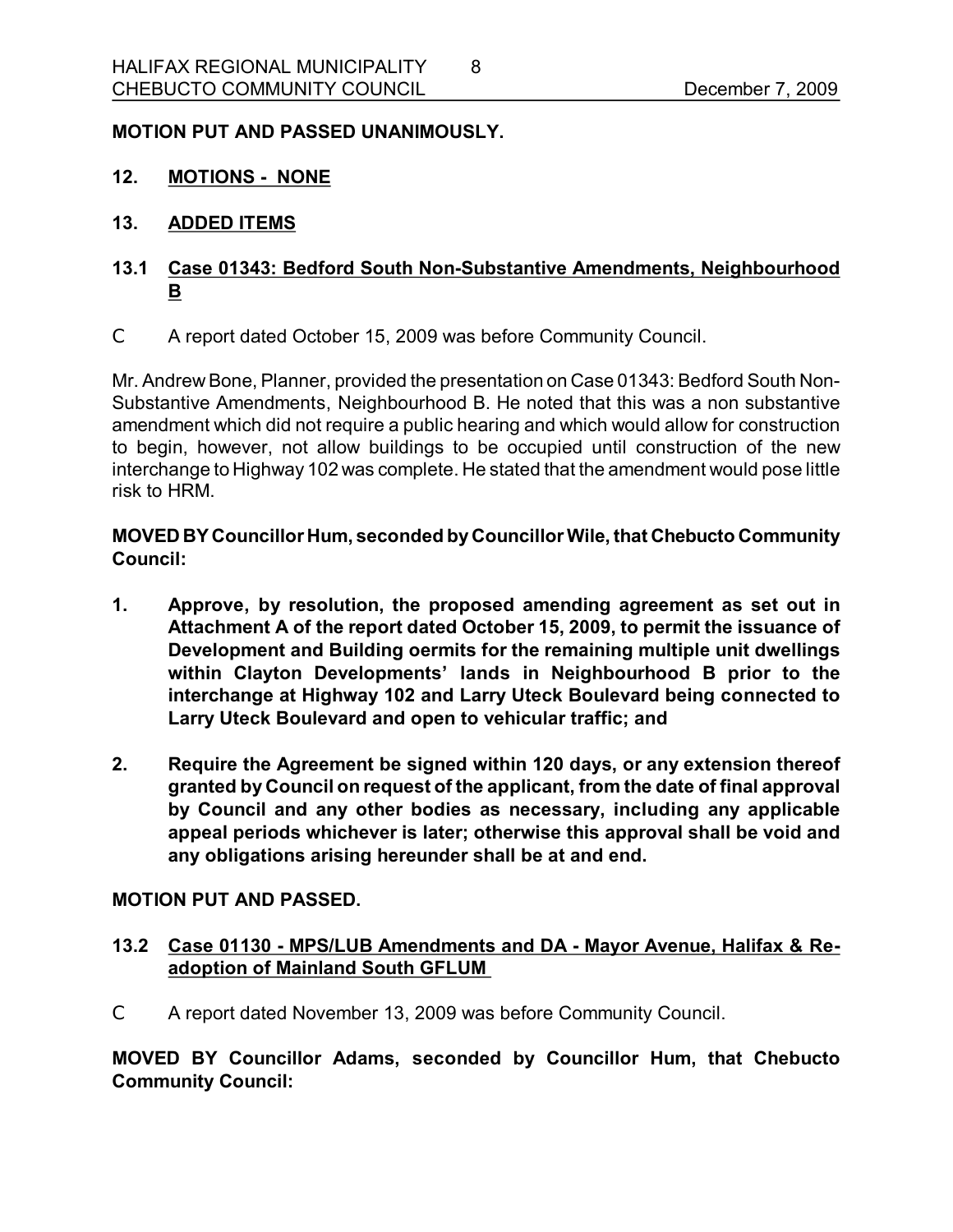**1. Move Notice of Motion to consider approval of the proposed Development Agreement as provided in Attachment C of the report dated November 13, 2009 and schedule a joint public hearing with Regional Council;**

9

**2. Recommend that Halifax Regional Council give First Reading to the proposed amendments to the Halifax Municipal Planning Strategy, Halifax Mainland Land Use Bylaw and Mainland South Secondary Planning Strategy Generalized Future Land Use Map (Map 9F) as provided in Attachments A, B and D of the report dated November 13, 2009 and schedule a joint public hearing with Chebucto Community Council.** 

#### **MOTION PUT AND PASSED.**

# **13.3 J. L. Ilsley High School Campus Opportunity Councillor Mosher**

Councillor Mosher advised that she had recently met with the Principal of J. L. Ilsley High School regarding redevelopment opportunities. She stated that a football team had been formed at the school and they were looking for a new field; noting that the large piece of privately owned land adjacent to the school would be an excellent site. Councillor Mosher indicated that with the Spryfield Lions Rink, a recreation centre and soccer field all in the area there may be an opportunity to combine the High School with the Lions Rink to create a campus and recreation area. She noted that this would create a larger parking lot as well as more open space in keeping with Crime Prevention through Environmental Design (CPTED) practices and would enhance the area overall.

#### **MOVED BY Councillor Mosher, seconded by Councillor Adams, that Chebucto Community Council request that HRM Real Estate staff:**

- **1. Investigate the possibility of speaking to the owners of the vacant land adjacent to J. L. Ilsley High School to see if they would be interested in a possible land swap or purchase of the property, and;**
- **2. Approachthe Spryfield Lions Rink Committee, HRM Recreation staff and HRM Community Facility Master Plan staff regarding the possibility of combining the Spryfield Lions Rink with J.L. Ilsley High School.**

Councillor Hum requested that Community Facility Master Plan staff also respond to this matter.

#### **MOTION PUT AND PASSED.**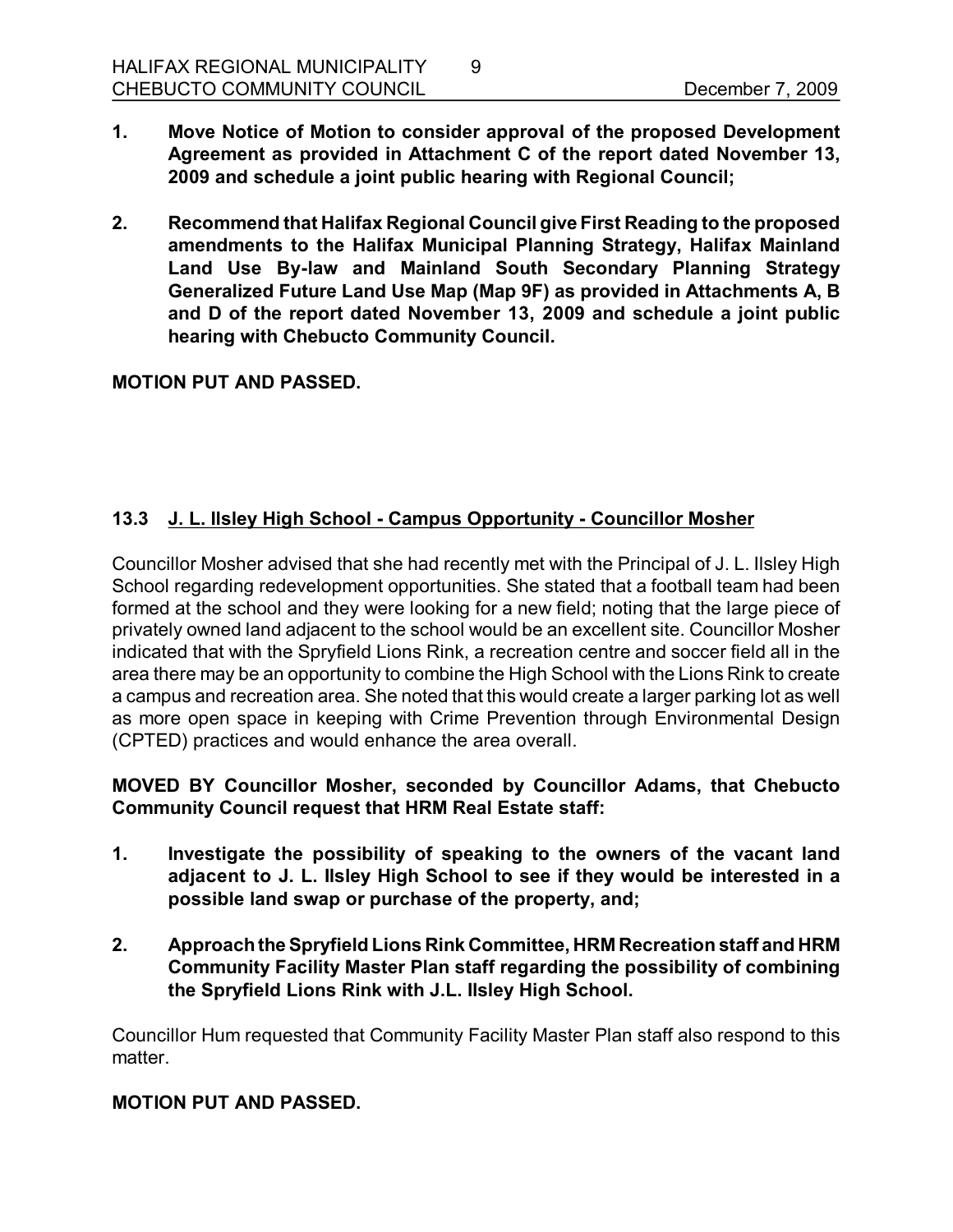#### **13.4 MGA Halifax Regional Municipality Power to Establish Community Council Councillor Mosher**

Councillor Mosher advised that section 524 (1) of the Municipal Government Act (MGA) had recently been brought to her attention and noted that she had not seen this item carried out in the 10 years she had been on Regional Council. She stated that Council must abide by the MGA and requested a legal opinion regarding this matter.

**MOVED BY Councillor Mosher, seconded by Councillor Hum, that Chebucto Community Council request a legal opinion and report from Legal Services regarding section 524 (1) of the Municipal Government Act which states that "A Community Council shall hold an annual public meeting in the community in each year to report to the public concerning its activities and to receive the views of the public respecting all matters within its mandate." MOTION PUT AND PASSED.** 

# **13.5 Birch Cove Lands/Blue Mountain Servicing Study Staff Presentation Councillor Hum**

- C A report for Western Region Community Council dated June 5, 2009 was before Community Council.
- **C** A report for Regional Plan Advisory Committee dated September 29, 2009 was before Community Council.
- C Correspondence from Mr. Wayne Ingalls was submitted.
- C A presentation was submitted.

Mr. Paul Morgan, Senior Planner, provided a presentation regarding the Birch Cove Lands/Blue Mountain Servicing Study. He stated that there was 500 acres of urban settlement in the area and that just over half of the lands were designated as such in the Regional Plan with the remainder being designated as urban reserve to allow for development. He stated that the key issue going to Regional Council in early 2010 would be what would be the appropriate time to initiate the secondary planning process. Mr. Morgan stated that the Regional Plan Advisory Committee deferred the decision at their October 21, 2009 meeting; noting that their next meeting, which was open to the public, would be held on January 20, 2010 at 3:00 p.m. at the Alderney Library. Mr. Morgan clarified that there was another Birch Cove study going on as well which had nothing to do with the lands currently being discussed and the Urban Design Study Steering Committee was dealing with that as a separate matter.

Mr. Peter Bigelow, Manager of Real Property Planning, indicated that Real Estate staff would not be further pursuing land acquisitions or land swaps until the matter was decided upon by Regional Council. He also advised that the provincial government was in tune with this matter and were in discussions with HRM staff; noting that provincial lands would be protected for the purpose of the regional park.

# **MOVED BY Councillor Hum, seconded by Councillor Mosher, that Chebucto Community Council request that staff organize a meeting with Non Government**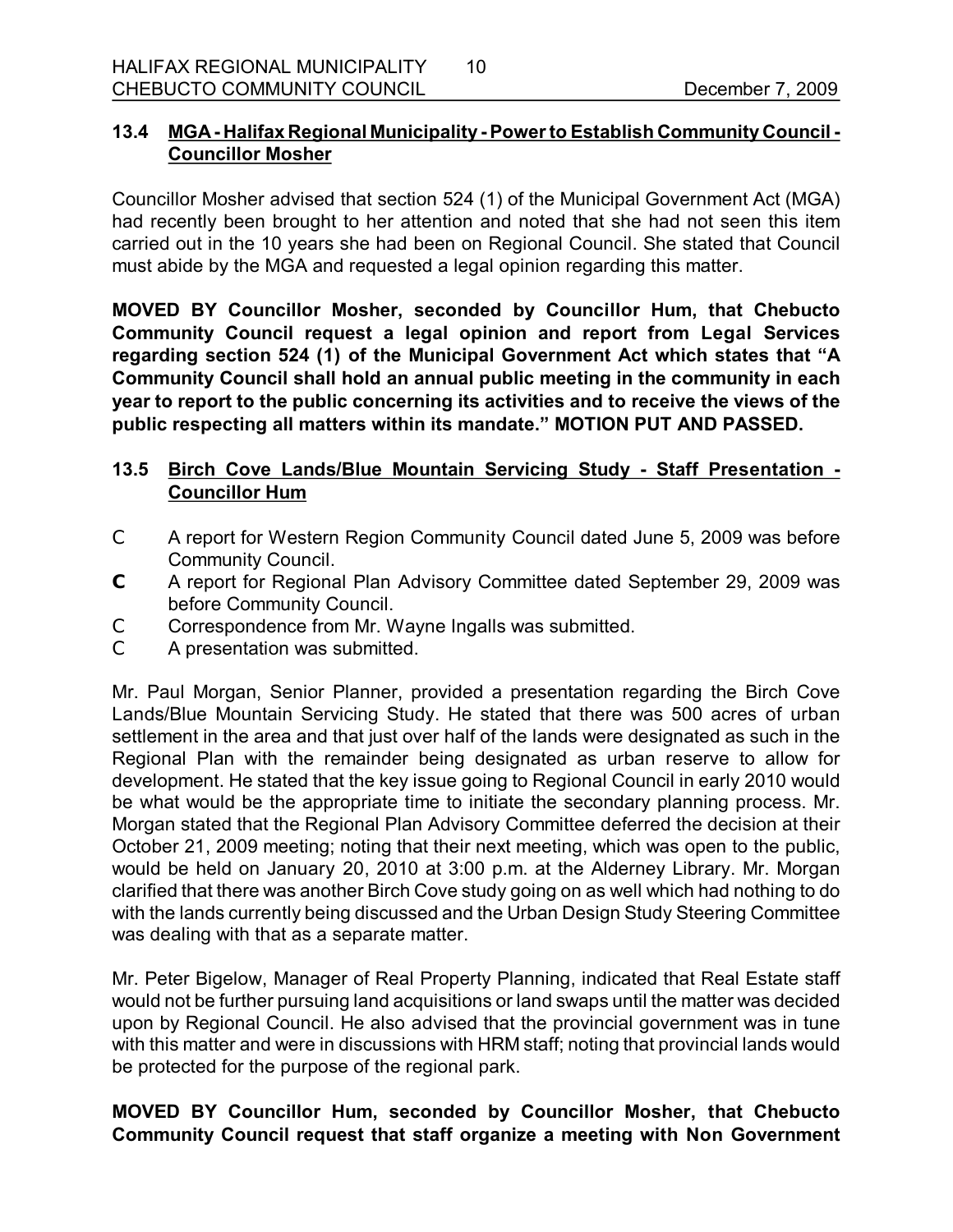**Organizations that are involved with the Birch Cove Lands/Blue Mountain Servicing Study and have previously corresponded with staff. MOTION PUT AND PASSED.** 

**MOVED BYCouncillor Hum, seconded byCouncillorWile, that Chebucto Community Council request that any future reports regarding Birch Cove Lakes including those submitted to the Regional Plan Advisory Committee also tabled with Chebucto Community Council as information items. MOTION PUT AND PASSED.** 

#### **13.6 Case 01304: Stage 1 Development Agreement Clayton Park West Phase 5 Halifax Water Lands**

C A report dated November 23, 2009 was submitted.

**MOVED BY CouncillorWile, seconded byCouncillor Hum, that Chebucto Community Council move Notice of Motion to consider the Stage I Development Agreement for Clayton Park West Phase 5, presented as Attachment A to the report dated November 23, 2009 and schedule a public hearing for January 4, 2010. MOTION PUT AND PASSED.** 

# **14. NOTICES OF MOTION - NONE**

#### **15. PUBLIC PARTICIPATION**

There was no one wishing to speak at this time.

#### **16. NEXT MEETING DATE**

The next meeting was scheduled for Monday, January 4, 2010.

#### **17. ADJOURNMENT**

The meeting was adjourned at 8:04 p.m.

Shawnee Gregory Legislative Assistant